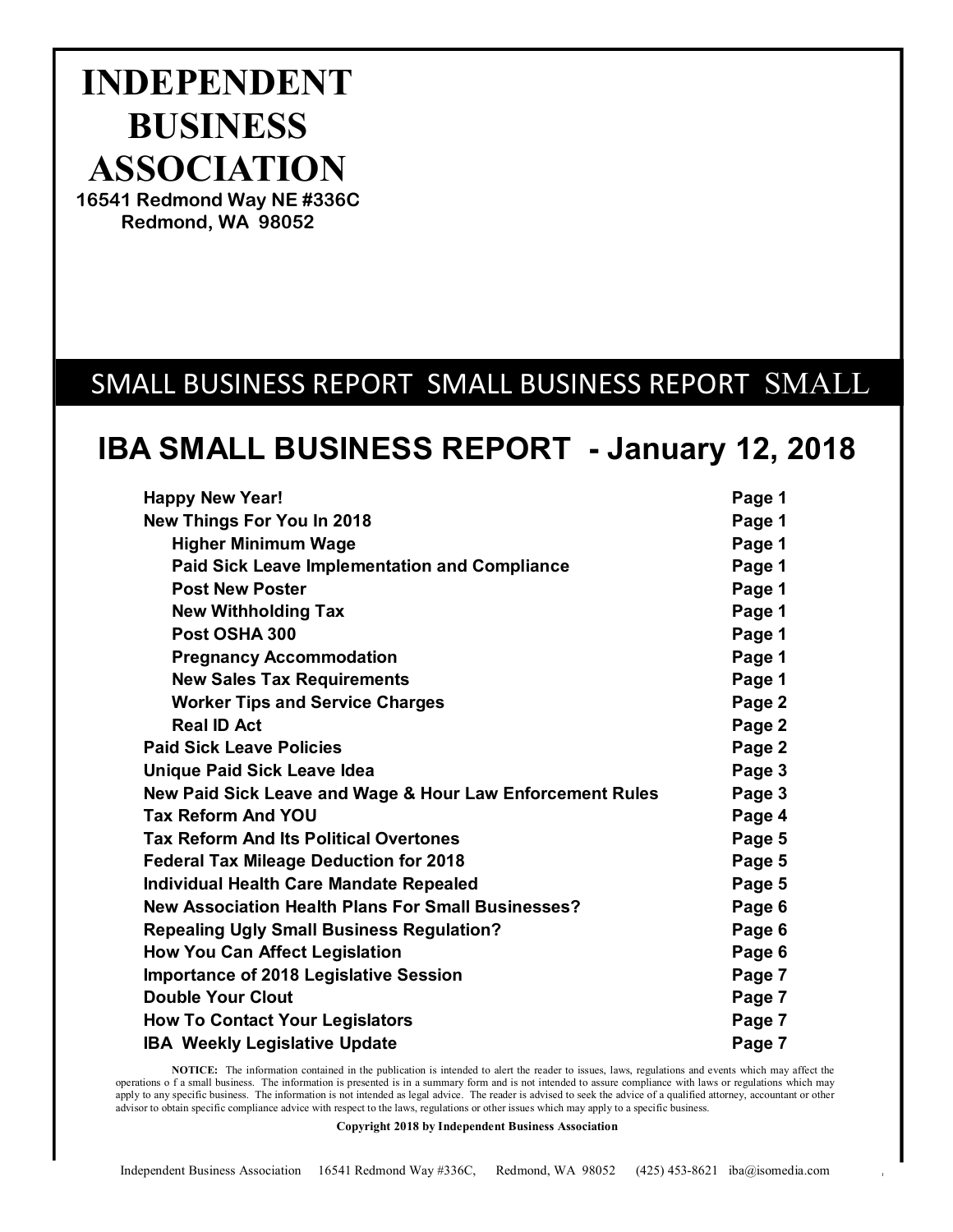# **IBA SMALL BUSINESS REPORT January 12, 2018**

# **Happy New Year!**

IBA is eager to help you make 2018 the best it can be for you and your **Post new poster** Newly updated small business.

### **New For 2018**

dress in 2018.

### **Minimum Wage Increases effective 1/1/2018**

- � State minimum wage increases **to \$11.50 per hour**
- to \$14 per hour if your worker is not enrolled in a company silver level health care plan or the employee does not earn tips. If the worker is enrolled in a company silver level health care plan or the worker earns tips, the worker's minimum wage is \$11.50.
- � Tacoma minimum wage increases to \$11.15 but the state law requires you pay \$11.50 per hour
- SeaTac minimum wage increase for some workers in the Hospitality and Transportation Industry in 2018 to \$15.64 per hour
- � Spokane minimum wage increases to \$11.50 per hour as Spokane syncs up with the state minimum wage law.

### **Implement the state Paid Sick Leave Law Effective 1/1/2018**

Seattle also has a paid sick leave law that is very similar to the state's paid sick leave law except for Seattle employers with 50 or more workers. Employers must comply with the more generous law. You can get more details at:

http://www.seattle.gov/ laborstandards/ordinances/paidsick-and-safe-time

Washington State poster, **Your Rights As A Worker** Available at:

**www.lni.wa.gov/IPUB/700-074-909.pdf**

- Below are new items you need to ad-**Withholding Taxes** Change worker tax withholding rates in February when the IRS releases new withholding tables (This is optional as workers can choose to reduce their withholding taxes or not).
- Seattle minimum wage increases **OSHA 300A** Post your OSHA 300A form for 2017 by February 1, 2018 and keep it posted through April, 2018 and keep it on file for 5 years. More information is available at:

**www.iba.net/osha300.pdf**

**Pregnancy Accommodation** Employer with 15 workers or more, must comply with the new state law to accommodate pregnant workers.

> The pregnant worker has the right to the following accommodations:

- flexible restroom breaks;
- Modifying a no food or drink policy;
- Providing seating or allowing the worker to sit more frequently; and
- Limiting lifting to 17 pounds or less.

Employers may not ask for written certification from a healthcare professional for the accommodations above.

In addition, a pregnant worker may have rights to other workplace accommodation(s), as long as there is no significant difficulty or expense to the employer. These are:

Job restructuring, including:

- Modifying their work schedule, job reassignment, changing a work station, or providing equipment;
- Providing a temporary transfer to a less strenuous or hazardous position;
- Scheduling flexibility for prenatal visits;
- Providing any further accommodations the worker may need.

Employers may request written certification from a health care professional regarding the need for these accommodations, or for restrictions on lifting less than 17 pounds.

To request information, contact the Attorney General's Office or call **833-389-2427**.

• Providing frequent, longer, or **New Sales Tax Requirement** Effective January 1, 2018, certain marketplace facilitators, Internet sellers and referrers, will be required to collect and remit retail sales tax or use tax on their sales into Washington or to provide certain notifications related to such sales. For more information, see the DOR's Marketplace Fairness

> **MEMBER ASSISTANCE 425-453-8621 www.ibamember.com**

Independent Business Association 16541 Redmond Way #336C Redmond, WA 98052 (425) 453-8621 (800)562-9989 E-mail: iba@isomedia.com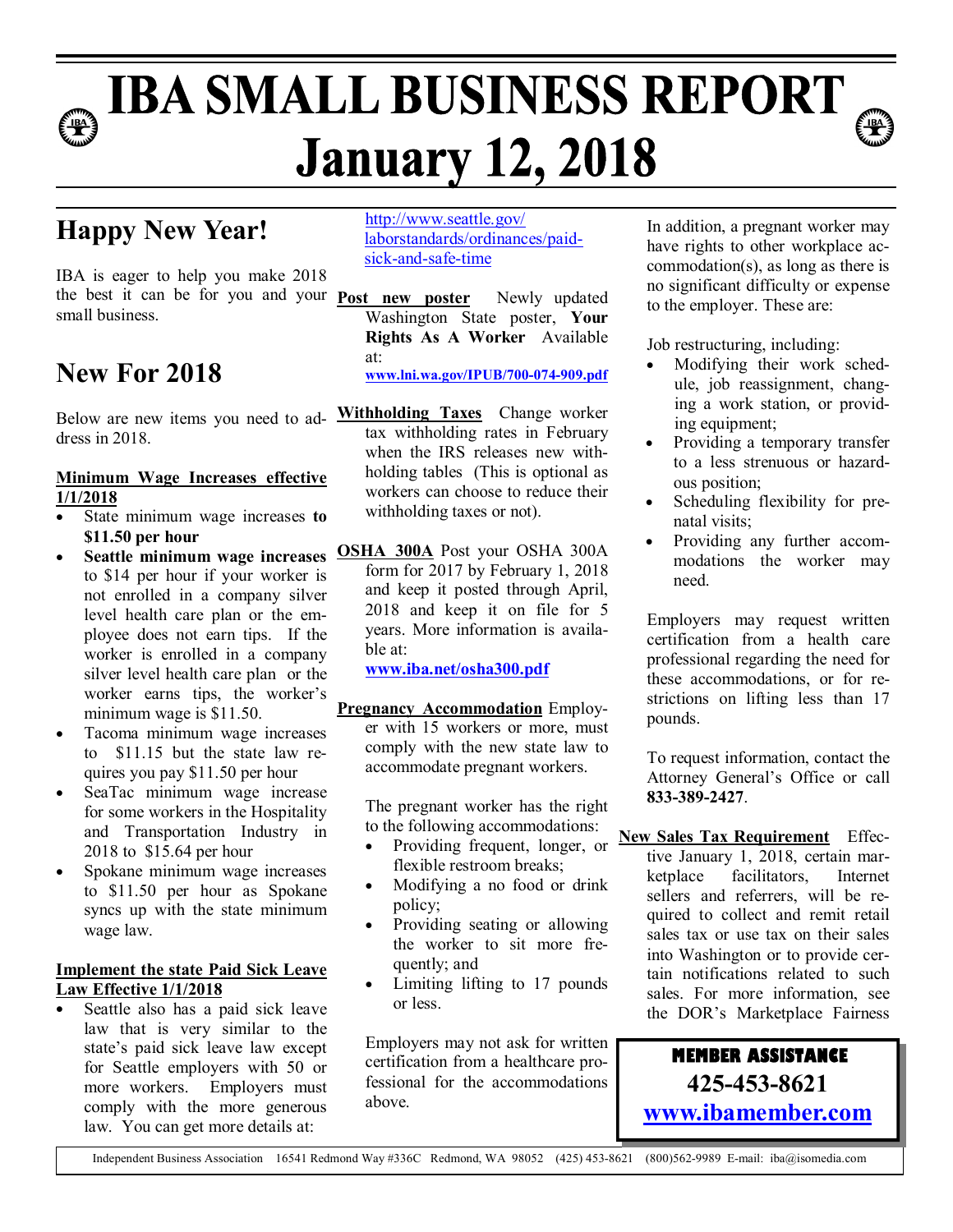### IBA's SMALL BUSINESS REPORT Page 2

### webpage.

**Out Of State Sellers Must Collect WA Sales Tax** Effective January 1, 2018, Internet sellers making \$10,000 or more in retail sales to Washington consumers. For more information, see: **https://dor.wa.gov/find-taxesrates/retail-sales-tax/ marketplace-fairness-levelingplaying-field**

### **Worker Tips and Service Charges**

The Department of Labor and Industries will implement a new rule effective 1/1/2018 on the payment of tips and service charges to workers. The new rule allows **Paid Sick Leave**  workers to file complaints to the Department that the employer is **Policies** not paying the correct amount of partment will investigate. able at:

**www.ibaw.net/tipenforce.pdf**

er's license is not compliant with ment ASAP. the REAL ID Act, but then the *cense, or another acceptable form*  for this new law. *of identification, for domestic air* 

*travel.*" You can solve this problem by getting an Enhanced Washington State Driver's License. More details are available at: **www.dol.wa.gov/driverslicense/edlget.html**

**2018 General Election** All U.S. Representatives, 1/3 of U.S. Senators, all Washington State Representatives, and 1/2 of Washington State Senators will be up for election in 2018. This will be a bitter political battle over who controls Congress and who controls the state Legislature. *Get ready, you will help make the decision.*

tips or service charges and the De-The Department of Labor and Indus-Department may expand the in-to employers, sample paid sick leave vestigation to all wage and hour policies so small employers would not issues. More information is avail-have to hire an employment law attor-The tries said it would prepare and provide ney to comply with the state's Paid Sick Leave law.

**Real ID ACT** Washington State is IBA has been pressing the Department technically not in compliance with for these policies. On December 15, the federal Real ID Act that re-2017 the Department released several quires verification of national citi-of the sample policies but failed to prozenship to fly on an airplane. vide its sample basic Paid Sick Leave Starting in 2018, the Department Policy that the Department states, "*will*  of Homeland Security says that *cover the major elements of the law*. "*airline passengers with a driver's*  IBA is very frustrated by the slow re*license issued by a state that is*  lease of this document as employers *still not compliant with the REAL*  are required to comply with this new *ID Act (and has not been granted*  laws on 1/1/2018. Finally, on Decem*an extension) will need to show an*  ber 29th, IBA received the **Basic Paid**  *alternative form of acceptable*  **Sick Leave Company Policy** docu*identification for domestic air*  ment from the Department.. IBA sent *travel to board their flight."* out a Special Report to IBA members Washington State's standard driv-the same day to get them this docu-

Department says, "*starting Octo-*Clearly, the Department has not left *ber 1, 2020, every air traveler will*  much time for small businesses to use *need a REAL ID-compliant li-*these sample documents and prepare

**Worker Paid Sick Leave Notifi-**

**cation form**. Use this form to meet the Department's notice requirement rules.

- **Basic Paid Sick Leave Company Policy** that includes the major elements of the Paid Sick Leave law that employers must customize to meet their company needs.
- **A Reasonable Notice policy**. If you want your workers to provide "reasonable notice" for a foreseeable absence from work for the use of paid sick leave. Use the Reasonable Notice for Use of Paid Sick Leave (sample policy).
- **A Verification policy**. If you want your worker to provide verification for paid sick leave uses that exceed three consecutive days the worker is required to work. Use the Verification for Absences Exceeding Three Days (sample policy).
- **Shared Leave policy**. If you would like to give your workers the ability to share leave with co-workers. Shared Paid Sick Leave Program (sample policy).
- **Frontloading policy.** If you want to frontload a worker's paid sick leave balance before it would otherwise accrue. Use the Frontloaded Paid Sick Leave (sample policy).

You can access these released policies via the Internet at:

www.ibaw.net/lnipslpolicies.pdf

### **Unique Paid Sick Leave Idea**

Carl, an IBA member, has a unique Paid Sick Leave idea to cut down his administration of this ugly Paid Sick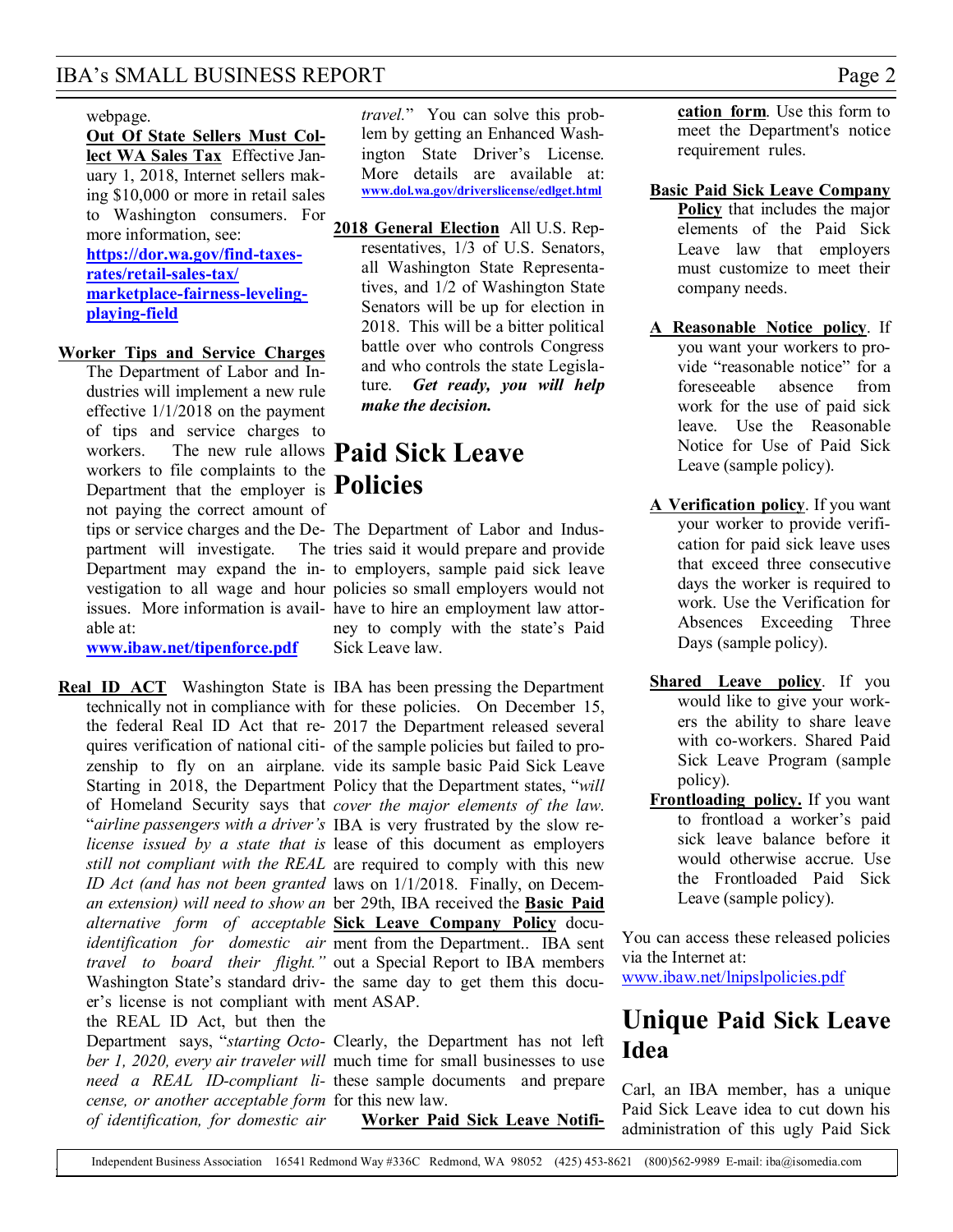### Page 3 IBA's SMALL BUSINESS REPORT

Leave law and IBA is now in the pro-state some of the paid sick leave he has cess of checking this out with the De-already paid for. partment of Labor and Industries to see if they will accept it,. Carl calls his IBA is getting the Department to reidea "worker self banking of paid sick view Carl's idea. We'll keep you in*leave."* 

**Disclaimer:** IBA recommends you not try this until IBA gets an OK from the Department.

Carl's idea is to simply pay the worker for every hour of paid sick leave when the worker earns an hour of paid sick leave under the law (1 hour for 40 hours worked). His idea will result in a 2.5% pay increase. Carl says he won't have to keep as many records and will avoid many of the administrative issues of the law. His workers can take all of the sick leave they want, he simply won't pay them when they take sick leave time, because he has these are challenging and complex rules already paid them for their Paid Sick and processes to deal with and present a Leave. He will still have to keep rec-number of important concerns for you. ords of how much paid sick leave each worker has earned and how much he There are several key items you must be has paid each worker for Paid Sick aware of: Leave he/she earned. But Carl will • not have to keep track of the time a worker takes paid sick leave because he has already paid them for their Paid Sick Leave time. He won't have to keep track of the amount of unused Paid Sick Leave the worker has available because he has already paid them for it. He won't have to keep track of how much the worker can carryover each year because he has already paid them for it, so there is nothing to carry forward. He will need his employees to agree with this process to be able to use it. He won't have to worry about paying for unused paid sick leave, because he has already paid them for it. He will have to report to each worker each month or with each paycheck, his option, how much paid sick leave the worker earned and was paid for. End of reporting. There are some issues he will need to deal with, such as, if a worker leaves Carl's firm and returns within a year, Carl may have to rein-

formed.

# **New Paid Sick Leave and Wage And Hour Law Enforcement Rules**

On December 19, 2017, the Department of Labor and Industries issued its new rules on how it will enforce the paid sick leave law and other wage and hour laws beginning on 1/1/2018, including but not limited to: minimum wage, overtime, tips, gratuities, amounts paid and when paid, paid sick leave. As you will see,

- There are two types of enforcement actions.
	- (1) For worker complaints that the employer violated the paid sick leave law or the Wage Payment Act.
	- (2) The employer retaliated against the worker for exercising their rights under the paid sick leave law or other wage and hour law.
- � A complaint by a worker for either issue can result in an expanded wage and hour audit of all issues including but not limited to: minimum wage, overtime, tips, gratuities, amounts paid and when paid, paid sick leave, etc
- � Failure to have or to provide required payroll records during the Department's investigation will prohibit the employer from using its payroll records during an appeal.
- There is a provision that allows the employer and the worker to development a settlement and end an inves-

tigation.

- There are penalties for violations up to \$40,000
- There is a complex appeals process provided to both the worker and the employer.

You can access the new enforcement rules at: www.ibaw.net/pslenforce.pdf

IBA will review both types of complaints below.

### **Worker Complaints That Their Employer Violated Paid Sick Leave Law or Wage Payment Act**

### **Complaints**

- � A worker can file a complaint against their employer for violating the paid sick leave law or any other wage and hour law within 3 years of an alleged violation.
- The Department will investigate each complaint.,
- The Department may issue a finding of no violation, or a notice of violation
- There is an appeal process for both the worker and the employer regarding the finding of the Department.
- The worker has a number of compensation options to resolve the complaint.
- **Employer records** the employer must make its required payroll records available to the Department for its investigation. Failure to have or provide records will prohibit the employer from using its records during an appeal.
- **Penalty/Assessment** The Department may issue a penalty and/or assessment to the employer for violations of the paid sick leave law or any other wage and hour law up to \$20,000.

**Worker complaint that the employer retaliated against the worker for exercising their rights under the paid sick leave law or other wage and hour regulation**

### **Complaints**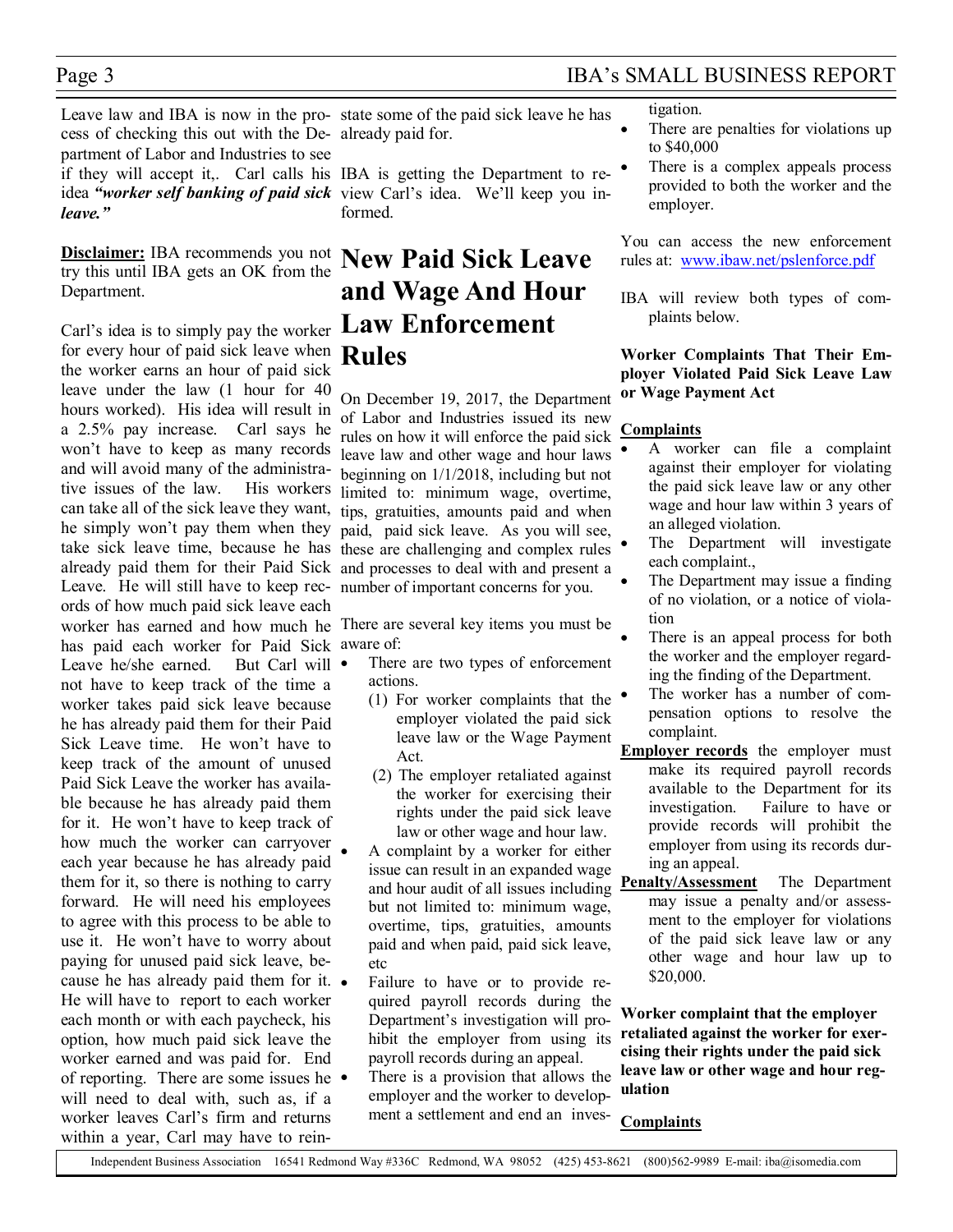### IBA's SMALL BUSINESS REPORT Page 4

- A worker can file a complaint tax advisors will not likely be up-toto use the paid sick leave law or any other wage and hour law within 180
- The Department will investigate each complaint.
- There is a provision that allows the long and is full of highly complex issues tigation.
- The Department may issue a finding (CFRs) to put this new law into the IRS of no violation, or a notice of violation.
- There is a reconsideration process.
- � There is an appeal process for both no clear answers will be available to the worker and the employer regard-most of us for many months to come. ing the finding of the Department.
- � The worker has a number of com-**Individual Taxes** pensation options to resolve the  $\overline{\bullet}$ complaint.
- **Penalty/Assessment** The Department may issue a penalty and/or assessment to the employer for violations of the paid sick leave law up to \$40,000.

## **Tax Reform And You**

Below is a revised summary of the 2017 federal tax reform legislation based on a summary prepared by the international accounting and consulting firm KPMG.

**Disclaimer:** This information is an incomplete summary and does not include many important details of the 2017 federal tax reform law and must not be used to assure compliance with the law and reader is advised not to use this information for tax planning or to comply with any tax law.

This KPMG summary is the most comprehensive summary IBA has found to help all of us understand what the tax reform did for us and to us.

We all must do tax planning and this gives you some basic information to help you start.

As you meet with your tax advisor in 2018 to prepare your 2017 taxes, most

against their employer for retaliating speed on this new tax reform law as they against a worker for using or seeking just got fully up-to-speed with the latest days of the alleged retaliation action. before the new tax reform law passed. changes to the tax laws made earlier in 2017 to prepare your 2017 taxes, and

employer and the worker to develop- that have not yet been shorted out. Now ment a settlement and end the inves-that the law has passed, the IRS must This new tax reform law is 503 pages revise its Code of Federal Regulations code which is what tax advisors use to prepare your taxes. Putting this new law into the CFRs will take many months so

- � Individual tax rates were revised by the tax reform legislation and this will likely affect how much federal income tax you pay. The tax reform will effectively double the standard deduction for all tax filers, and en-**Business Taxes** hance the child tax credit. The tax  $\overline{\bullet}$ reform repeals or revises many federal itemized deductions beginning after December 31, 2017, through 2025. Those changes include but are not limited to:
	- The standard deduction for individual taxpayers in 2018 is \$12,000, up from \$6,350 in 2017; \$24,000 for married couples filing jointly, up from \$12,700 in 2017; \$18,000 for head of households, up from  $\bullet$ \$9,350 in 2017.
	- Deductions for state and local property taxes; and state income taxes will be limited to \$10,000 in 2018 - 2025;
	- � Mortgage interest will be deductible on a mortgage up to \$750,000 and for a mortgage incurred after December 15, 2017;
	- The tax reform law repeals the deduction related to interest paid on home equity debt.
	- � Allows an itemized deduction for unreimbursed medical expenses in excess of 7.5% of AGI for tax years 2017 and 2018.
- The tax reform bill retains the individual Alternative Minimum Tax (AMT) with an increased exemption amount for tax years 2018 through 2025. Beginning in tax year 2026, the exemption amount would revert to its current law level.
- The personal casualty loss deduction is retained, but only for losses incurred in a federally declared disaster area;
- � A variety of miscellaneous deductions are changed to itemized deductions subject to the 2% of AGI floor (e.g., tax preparation expenses, work clothing, hobby expenses, and unreimbursed business expenses) are repealed; and
- Many of these tax changes are temporary and apply to tax years beginning after December 31, 2017 and before January 1, 2026

- � **Tax Rates** The highest (Schedule C) corporate tax rate will be reduced to 21% beginning in 2018, down from 35%. This federal corporate tax reduction will put pressure on states to lower their state corporate income tax rates. Due to the lower federal rate, the federal 80% dividends received deduction would be reduced to 65% and the federal 70% dividends received deduction would be reduced to 50%.
- � **Pass-Through Businesses** Many small businesses are "pass-through" small businesses (sub chapter S, partnerships, etc.) where the profits of the business pass through to the owners of the business and are taxed as individual income of the owners. The tax reform law allows an individual taxpayer to deduct 20% of domestic qualified business income from a partnership, S corporation, or sole proprietorship. This deduction, similar to the other provisions affecting individual taxpayers, sunsets after 2025. The deduction generally would be limited to the greater of: (a) 50% of the W-2 wages paid with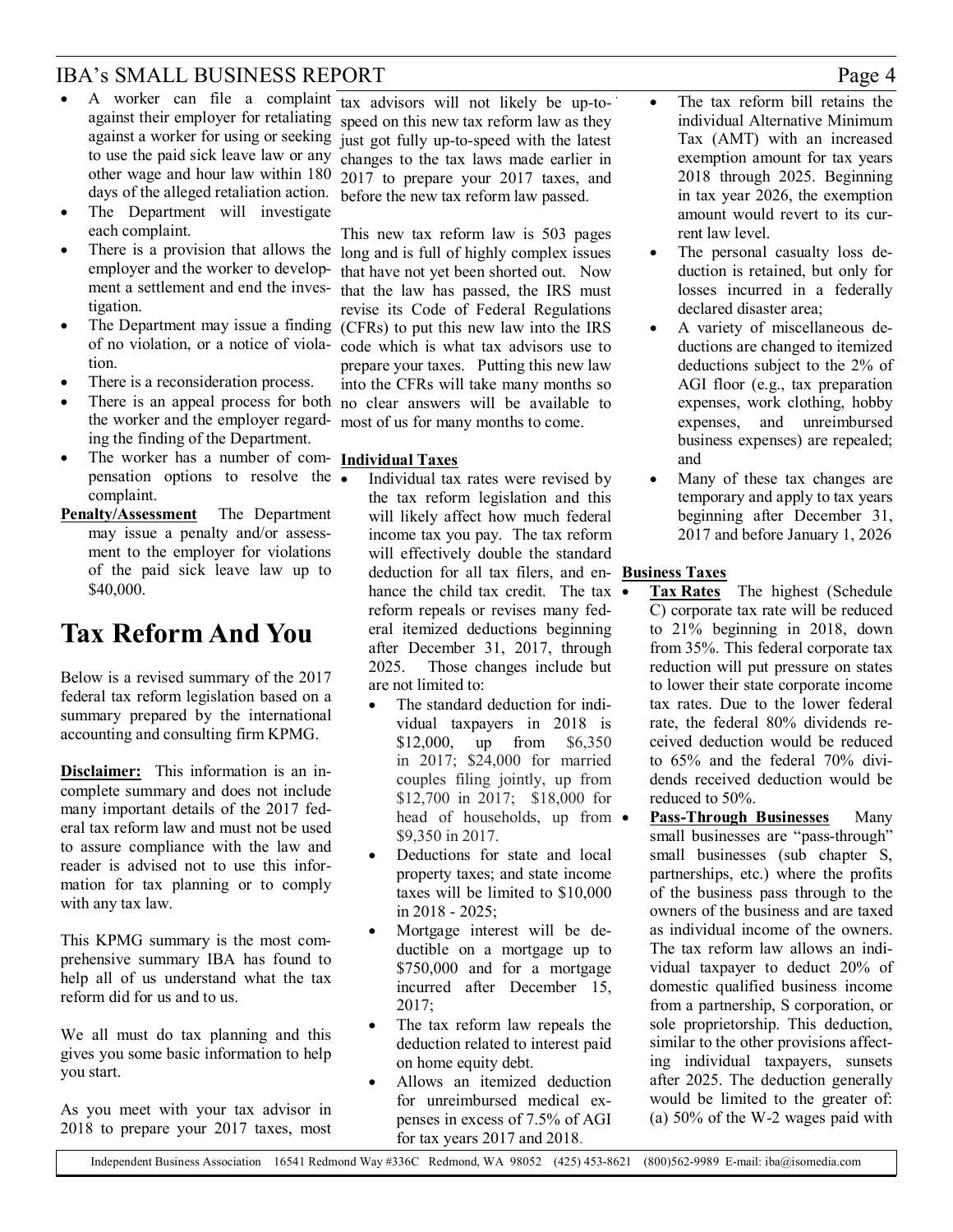respect to the trade or business; or  $\bullet$ (b) 25% of the W-2 wages paid with respect to the trade or business plus 2.5% of the unadjusted basis, immediately after acquisition, of all qualified property. The limitation described in the preceding sentence does not apply in the case of a taxpayer with income of \$315,000 or less for married individuals filing jointly (\$157,500 for other individuals), with a phase-out over the next \$100,000 of taxable income for mar-  $\bullet$ ried individuals filing jointly (\$50,000 for other individuals).

- **Expensing certain assets** The bill You can access the full KPMG summary ing for certain small businesses as-**www.ibaw.net/2018taxlaw.pdf** sets under Code section 179.
- **Interest Deductibility**: The tax reform will disallow the deduction of net interest expense (excluding floor plan financing interest) to the extent it exceeds 30% of a taxpayer's adjusted taxable income (ATI), with an exception for taxpayers with an average of \$25 million or less in gross receipts over the three prior years, certain real property businesses, farming businesses, regulated public Unused amounts could be carried forward indefinitely.
- **State and Local Taxes** Businesses can deduct 100% of state, local and foreign property taxes and state and local sales taxes when they are paid business. Individual taxpayers that are not carrying on a trade or business can only deduct up to \$10,000 in state and local sales and property taxes.
- � **Net Operating Loss Limitations** Effective for losses arising in tax years beginning after December 31, 2017, the bill would eliminate the current law carryback provisions in most cases, allow NOLs to be carried forward indefinitely, and limit the amount of NOL deduction used to 80% of the taxpayer's taxable income without regard to the deduction.

� **Business Deductions** The tax reform repeals or limits certain other  $\bullet$ business deductions (e.g., certain meals and entertainment expenses, transportation fringe benefits, and expenses for lobbying local governments).

- purposes.
- � **Alternative Minimum Tax** The tax effective December 31, 2017.

increases the availability of expens-and the new tax law via the Internet at:

## **New 2018 Employer Withholding Tax Tables**

**The IRS is saying that employers should implement the 2018 withholding tables as soon as possible, but not later than February 15, 2018.** 

utilities, and electric cooperatives. The IRS has released a preliminary new "percentage method" withholding tables for the 2018 tax reform law. You can access the preliminary "percentage method" IRS Withholding tables at: **www.irs.gov/pub/irs-pdf/n1036.pdf**

or accrued in carrying on a trade or Later in January 2018, the IRS will release a new Publication 15 (Circular E), Employer's Tax Guide that will include 18 cents per mile driven for medical or final 2018 tax withholding tables. **Be sure to get the 2018 version.** You can access the new IRS Withholding tables at: 14 cents per mile driven in service of **www.irs.gov/pub/irs-pdf/p15.pdf**

# **Tax Reform And Its Political Overtones**

The federal tax reform has some notable overtones that include:

The limitation on the deduction on state and local taxes will increase federal taxes on many individual tax

### Page 5 IBA's SMALL BUSINESS REPORT

payers.

� One provision that prohibits individual tax payers with pass-through income, they cannot deduct any state or local income tax from their federal income tax.

� **Contributions to capital** The tax These are notable elements of the federal reform modifies the treatment of tax reform legislation as they affect grants and contributions to private mostly states that did not vote for Presientities for economic development dent Trump, and do not affect states that did vote for President Trump.

reform repeals the corporate AMT Another political consideration was to pass the legislation as soon as possible so workers would see an increase in their paychecks due to a reduction in their withholding taxes as early as possible in 2018 to help elect U.S. Representatives and U.S. Senators who are up for reelection in November 2018.

# **Federal Tax Mileage Deduction for 2018**

On December 14, 2017 the Internal Revenue Service issued its 2018 optional standard mileage rates used to calculate the deductible costs of operating an automobile for business, charitable, medical or moving purposes.

Beginning on Jan. 1, 2018, the standard mileage rates for the use of a car (also vans, pickups or panel trucks) will be:

- 54.5 cents for every mile of business travel driven, up 1 cent from the rate for 2017.
- moving purposes, up 1 cent from the rate for 2017.
- charitable organizations.

Taxpayers always have the option of calculating the actual costs of using their vehicle rather than using the standard mileage rates.

A taxpayer may not use the business standard mileage rate for a vehicle after using any depreciation method under the Modified Accelerated Cost Recovery System (MACRS) or after claiming a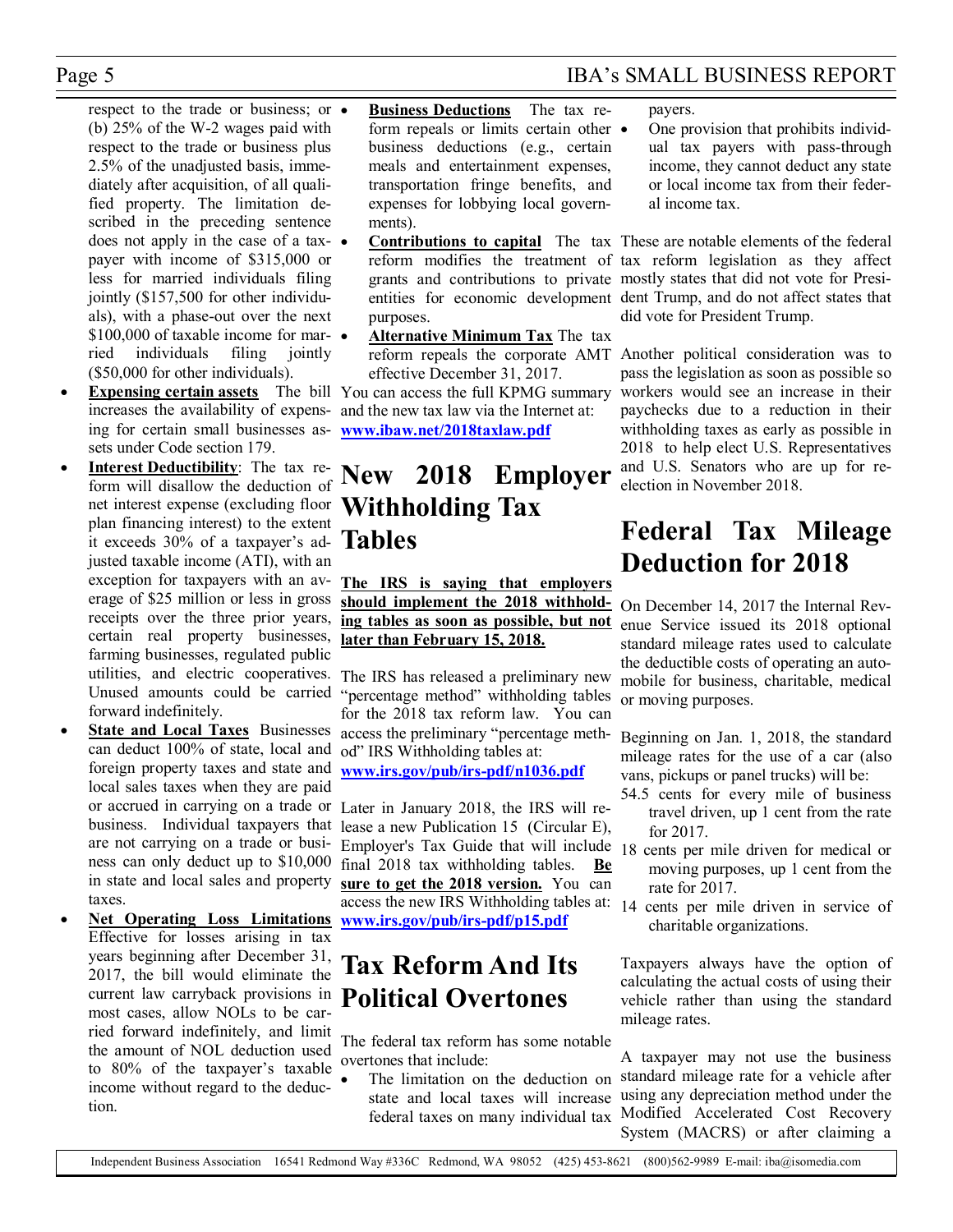### IBA's SMALL BUSINESS REPORT Page 6

### Section 179 deduction.

contains the standard mileage rates.

### **Individual Health Care Mandate Repealed**

The tax reform passed by Congress also The concept behind an association repealed the "individual health insurance health care plan is to combine the premandate" (aka: shared responsibility miums of many small businesses so that penalty) required by the Affordable Care they are insured more like a large busi-Act (aka: Obamacare) starting in 2019, ness than a small business. but not 2018. Individuals who do not You can view the proposed association buy an Affordable Care qualified health health plan rules, information about plan will not be subject to a federal in-how to comment, and a sample comcome tax penalty in 2019 and after. This ment from IBA via the Internet at: will likely result in higher health care **www.ibaw.net/assochealthrule.pdf** premiums for those who continue to purchase health insurance because there will be fewer people paying health insurance premiums and it is likely that those with **Biz Regulation?** pre-existing health conditions will continue to buy health insurance. That will result in increased health care costs as a percentage of each health care premium dollar paid in.

The business health care mandate (aka: shared responsibility penalty) for employers who employ 50 or more full time workers is not repealed and still applies.

### **New Association Health Plans For Small Businesses?**

released proposed rule to allow small the "Quickie Election" rule for unions. businesses to form association health care plans as a result of a President NLRB Board Asks: **Should it Retain,**  Trump Executive order issued October **Modify, or Rescind the 'Quickie Elec-**2017. The Department is seeking com-**tion' Rules?** ments on the proposed rules by March 6, 2018.

The proposed health care association comments via the Internet at: rule will allow small business to buy www.ibaw.net/repealuglyreg.pdf health care insurance as a group through an association health care plan.

IRS Notice 2018-03, posted on IRS.gov, plan through its Small Business Health Currently, the state of Washington does not offer any small business health care Options Program (SHOP). The Affordable Care Act (aka Obamacare) authorized state health exchanges to offer health insurance to individuals and small businesses (through SHOP). No insurer in Washington State is offering a SHOP health care plan.

# **Repealing Ugly Small**

Small businesses face a very ugly and anti-small business regulation from the National Labor Relations Board and the Board is now consider whether to continue this regulation, modify it, or rescind it or not.

IBA strongly recommends every small business send their comment to the National Labor Relations Board recommending the rule be rescinded. **Comments are due by February 12, 2018**

The Department of Labor has recently is called by most labor law attorneys, This rules was adopted by the National Labor Relations Board near the end of the President Obama administration. It

You can view the proposed rule, a summary of how it works, and submit your

# **Preparing For The 2018 Legislature**

The 2018 Legislature convened on January 8, 2018 and is scheduled to be in session for 60 days. The 2018 legislative session is a "clean-up" legislative session to clean up any undone issues from the long 2017 legislature and to again look at the state revenues and spending and make any revisions that may be necessary.

IBA will be keep you informed on the actions of the 2018 Legislature.

# **How YOU Can Affect Legislation**

There will be hundreds of people from your area calling your Legislators asking them to increase your taxes and more. Your Legislators need to hear from you on a regular basis (every week or so) to counter those other calls. It is critical for you and those who support you like family members and employees to call and email their legislators and tell them how they feel about legislative proposals they will be voting on. Below is information about how you can contact your Legislators.

Passing or defeating legislation depends on input from voters like you. Legislators decide how they will vote on key issues based on what they hear from their voters like you. Taxes, regulations, government spending, etc. are decided based on what legislators hear from their voters because it is their voters who keep them in office or throw them out of office, so they listen to their voters – YOU! So what does IBA do for you?

IBA is in Olympia while you are running your businesses. We testify on scores of legislative bills that affect small businesses and tell legislators how small businesses feel about those pieces of legislation and why.